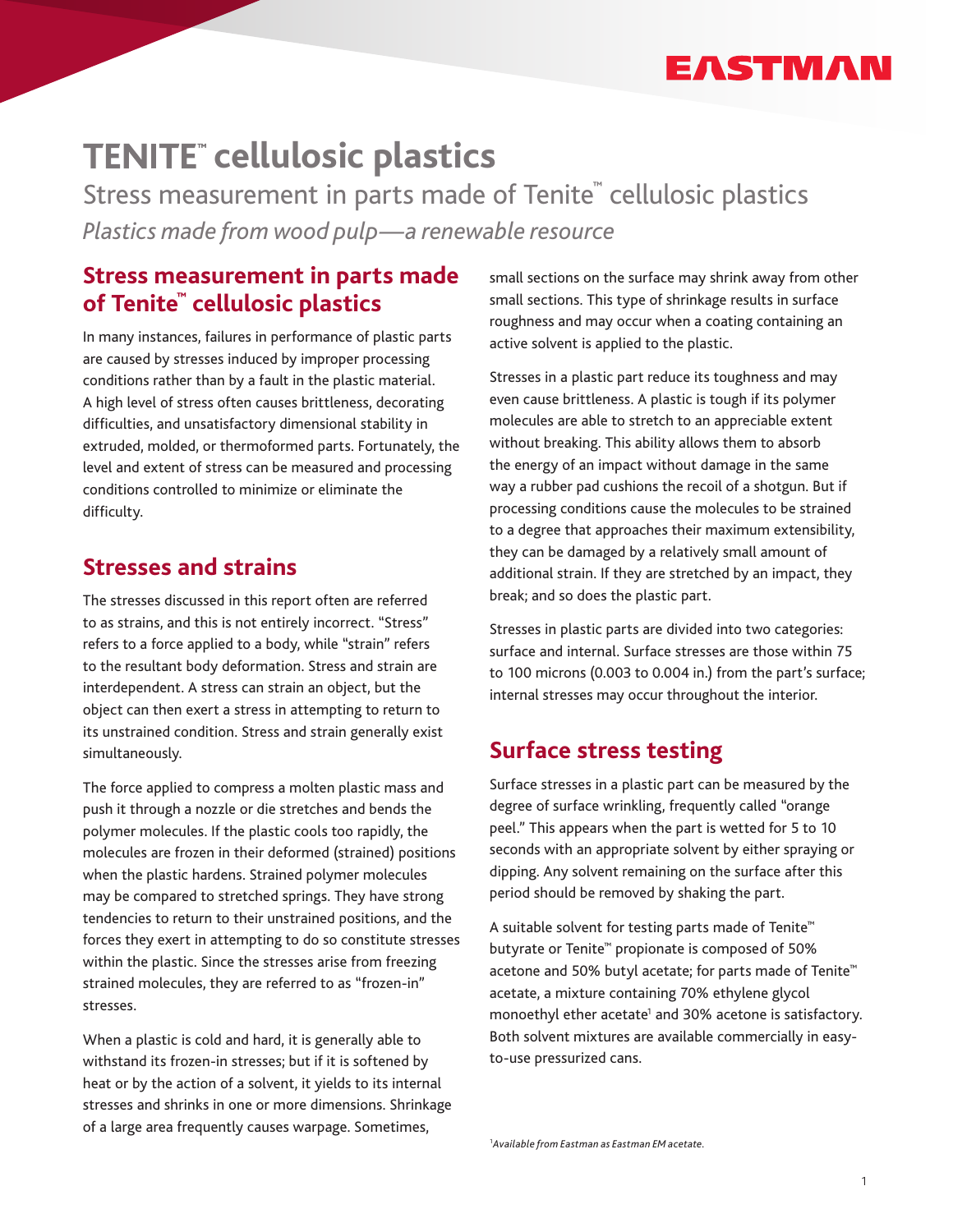## **Internal stress testing**

There are two methods commonly used to test for internal stresses, one involves the use of optics and the other, specimen shrinkage when heated. Parts made of transparent formulations are suitable for either method, but opaque parts may be tested only by a heatshrinkage procedure, which is sometimes referred to as an "unmolding test."

## **Optical test**

Optical testing for stress is based on birefringence, or double refraction, which is a characteristic of aligned (oriented) and strained molecules. Optical testing requires a transparent specimen.

The instrument used is a polariscope, which consists of a light source and two sheets of light-polarizing material with a space between them for insertion of a specimen. The polarizing sheet nearer the light source is called the polarizer; the other sheet, the analyzer. The polarizer and analyzer are crossed, so the field is dark, and the specimen to be examined is placed between them. When the axis of the specimen forms certain angles with the plane of polarization, stressed areas in the specimen appear as rainbow-like bands of color. The color bands repeat in a regular sequence: yellow-red-blue or yellow-red-green.

The relative magnitudes of stresses are indicated by color sequences, called fringes, and by the frequency with which the fringes repeat. The red-green fringes indicate higher stresses than do the red-blue fringes, and the higher the stresses, the more rapidly the fringes repeat. In the photographs shown in Figure 1, the highest stresses are evident in (1), which was molded too cold. The lowest stresses are seen in (3), which was molded at 250°C (480°F); the stresses in (2) are intermediate.

More detailed information about the distribution of stress can be obtained by use of the polariscope, but the techniques employed are beyond the scope of this technical bulletin. ASTM Method D4093 covers polariscopic testing; details may be obtained from ASTM Section D-20-10-23 on Residual Strain Measurement.

Figure 1 **Stresses in tensile bars molded of Tenite™ acetate 105-29 (reproduced in actual size)**

**(1) Melt temperature 200°C (390°F)**

**(2) Melt temperature 215°C (420°F)**



**(3) Melt temperature 250°C (480°F)**



## **Heat-shrinkage tests**

Heat-shrinkage tests, also called "unmolding tests," measure the tendency of transparent or opaque specimens to shrink when heated to their softening temperature.

The procedure for the unmolding tests is to measure the specimen, subject it to controlled heating, cool it to room temperature, and remeasure it. Excessive shrinkage, defined later, indicates the presence of potentially troublemaking levels of stress. Large products may be cut into sections to measure internal stresses.

For testing sheet, it is usually necessary to obtain test specimens by cutting the sheet into sections because of size limitations of the test apparatus. Satisfactory test specimens can be obtained by cutting sections 254 mm (10 in.) long by 25.4 mm (1 in.) wide. Testing of specimens taken from different areas and from the machine direction and the transverse direction will indicate whether internal stresses are uniform—or nearly so—throughout the sheet.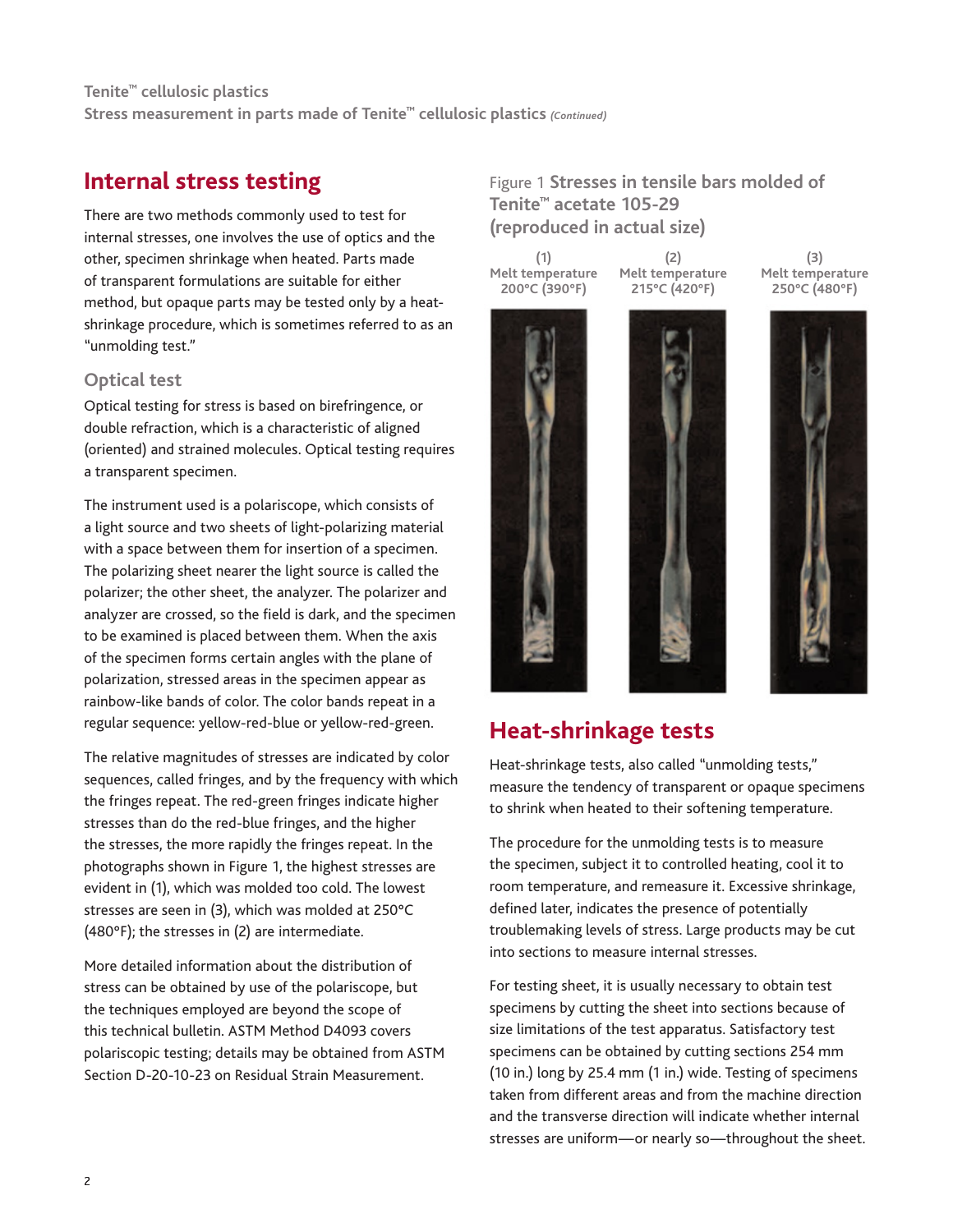Two tests will be described: one involves oven heating of the specimen; the other specifies oil-bath heating. The oven test is described by ASTM Method D1204 (or ECTS-A-PT-G-PTM-6042, a similar method available from Eastman on request).

To test film or sheeting up to 0.64 mm (0.025 in.) thick, place the 25.4- by 254-mm (1- by 10-in.) specimens in a cardboard (manila) file folder and dust them lightly with talcum powder to prevent sticking. Close the folder and place it in an oven at the appropriate temperature for 20 minutes (see Table 1).

The oil-bath method is described in ASTM Standard D2411 (or ECTS-A-PT-G-PTM-6040, a similar method available from Eastman on request). Either silicone oil or mineral oil can be used for the oil bath, with the specimens supported on a small-mesh wire screen.

In the oven and the oil-bath tests, allow the samples to cool to room temperature and remeasure them.

The proper test temperature varies for different levels of plasticizer, since material with higher plasticizer levels unmold at lower temperatures than ones with less. Table 1 shows desirable test temperatures for various flows of Tenite™ cellulosic plastics.

|                                            |                             | Temperature, °C (°F)    |                         | Time, minutes |          |
|--------------------------------------------|-----------------------------|-------------------------|-------------------------|---------------|----------|
| Formula                                    | <b>Plasticizer level, %</b> | Oven                    | Oil bath                | Oven          | Oil bath |
|                                            | $17 - 29$                   | $127 \pm 1 (260 \pm 2)$ | $141 \pm 1 (285 \pm 2)$ | 20            | 8        |
| CA 105, 132                                | $33 - 35$                   | $121 \pm 1 (250 \pm 2)$ | $135 \pm 1 (275 \pm 2)$ | 20            | 8        |
|                                            | $>35$                       | $116 \pm 1 (240 \pm 2)$ | $130 \pm 1 (265 \pm 2)$ | 20            | 8        |
|                                            | $3 - 12$                    | $127 \pm 1 (260 \pm 2)$ | $141 \pm 1 (285 \pm 2)$ | 20            | 8        |
| CAB 264, 285, 485, 530, 550, 575, 576      | $13 - 16$                   | $121 \pm 1 (250 \pm 2)$ | $135 \pm 1 (275 \pm 2)$ | 20            | 8        |
|                                            | $>16$                       | $116 \pm 1 (240 \pm 2)$ | $130 \pm 1 (265 \pm 2)$ | 20            | 8        |
| CAP 307, 358, 380, 381, 385                | $8 - 18$                    | $127 \pm 1 (260 \pm 2)$ | $141 \pm 1 (285 \pm 2)$ | 20            | 8        |
| CAP 360, 371, 375, 376, 377, 382, 383, 384 | $7 - 16$                    | $127 \pm 1 (260 \pm 2)$ | $141 \pm 1 (285 \pm 2)$ | 20            | 8        |

## Table 1 **Test temperatures for Tenite™ cellulosic plastics**

The differences in dimensions before and after testing usually are reported as percent change from original dimensions. Shrinkage values of 5% or less for molded parts and values of 3% or less for extruded or thermoformed parts are considered normal for most applications. Higher values indicate excessive stresses that may cause part failure. Sheeting for offset printing or a part that is to be subjected to reheating generally must have less than 2% shrinkage in the unmolding tests if they are to have satisfactory dimensional stability.

If test results indicate excessive stresses, processing conditions should be varied until stresses have been reduced to an acceptable level, as established by additional testing. This can be accomplished by two methods that may be used singly or together. Either the processing temperature can be raised sufficiently for the molecules to flow past each other freely (rather than stretching or bending), or the formed product can be cooled slowly enough for distorted molecules to have time to return to unstrained positions before the plastic hardens.